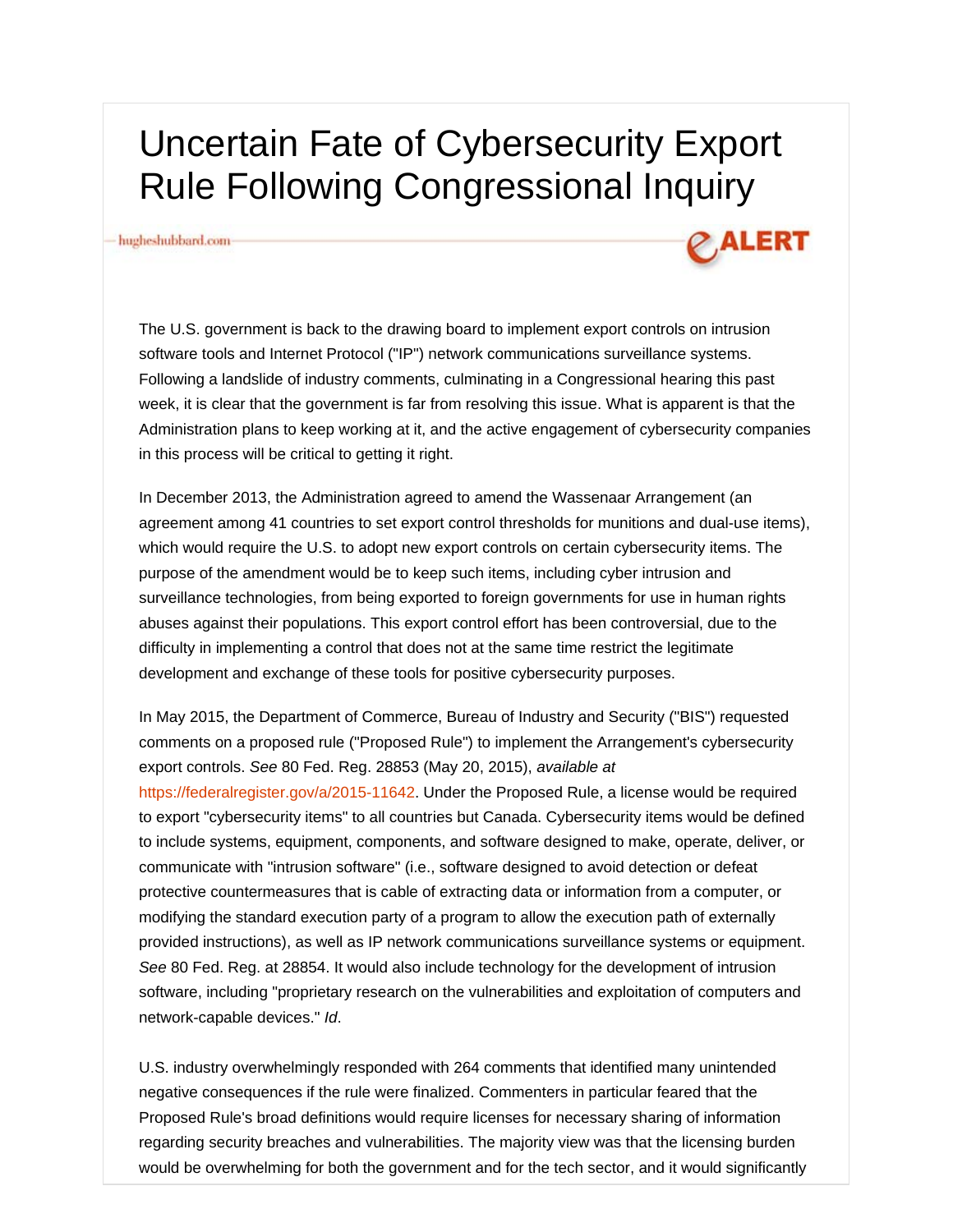delay companies' effective responses to cyber-attacks. Commenters said that licensing requirements would impair the sharing of cybersecurity information among foreign nationals and affiliates within companies, as well as the receipt of vulnerability reports from private individuals through "bug bounty" programs. BIS has not reissued the proposed rule or published further guidance on its plans since the comment period closed on July 20, 2015.

On January 12, 2016, the U.S. House of Representatives held a joint<sup>1</sup> hearing to solicit testimony regarding the negotiations behind the 2013 Wassenaar Arrangement amendment, the Administration's process for developing the proposed rule, and to discuss future steps for controlling cybersecurity technologies. (A recording of the hearing and related written materials is available at https://oversight.house.gov/hearing/wassenaar-cybersecurity-and-export-control/.) The testimony came from witnesses representing government agencies (Departments of State, Commerce, and Homeland Security) as well as representatives from industry stakeholders (Microsoft Corp., Symantec, VMware, Inc., and the Information Technology Industry Council).

#### *Comments at the Hearing*

Industry testimony raised concerns about whether the Proposed Rule could be revised to address the issues raised in the public comments without renegotiating the 2013 amendment. The Administration panelists declined to commit to renegotiating the Wassenaar Arrangement cybersecurity provisions at this time, but they indicated that they intend to seek out and be responsive to industry concerns. The Administration made clear that its next step will not involve issuance of a final rule, which implies that another proposed rule accompanied by solicitation of industry comments may be forthcoming.

Key points made at the hearing include:

- The government witnesses explained that the Administration had followed its normal annual Wassenaar process and formulated the proposal with input through its technical advisory committee process, which did not, at that time, identify any concerns. The Administration also took the unusual step in this case of submitting a proposed rule for public comment, rather than just immediately publishing a final rule with the Wassenaar changes. The Administration panelists indicated their intention to keep the cybersecurity sector closely engaged with this process.
- The industry witnesses, and many of the Representatives on the Committee, raised concerns that renegotiation of the 2013 amendment would be necessary. The government panelists, however, stressed that renegotiation would be diplomatically difficult at this time because 31 of 41 Wassenaar parties already have implemented the amendment. They further stated that it this time the Administration had made no decision on implementation of the amendment, other than that it would not yet issue a final rule.
- Industry witnesses pointed out that, because a majority of the world's cybersecurity firms are located in the U.S., the U.S. disproportionately bears the burden of the Arrangement's proposed cybersecurity controls. Further, certain countries with large technology industries (e.g., Brazil, India, China) are not parties to the Arrangement, and thus not subject to the proposed controls.